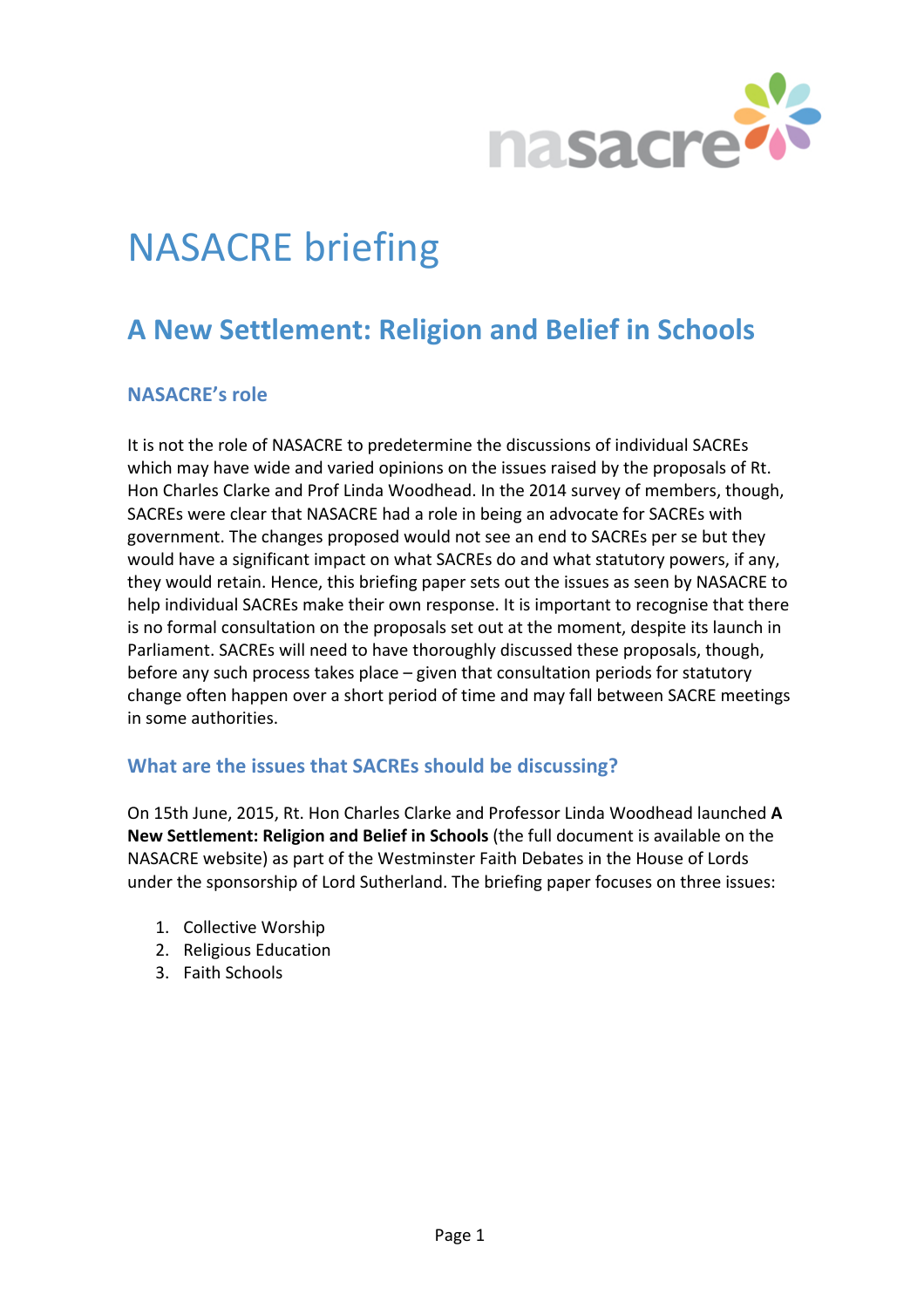#### **Salient recommendations**

#### **Act of Collective Worship**

[1] The current requirement in statute for an Act of Collective Worship *should be abolished, and the decision about the form and character of* school assemblies should be left to the governors of individual schools. *Schools should be required to set out their statement and strategy for* promoting Spiritual, Moral, Social and Cultural Education, with school *community assemblies as an important part of that strategy, upon which they* would be inspected by OFSTED. The government should provide *non-statutory guidance to help achieve this.* (p63-4)

#### **Comment**

Whilst this proposal, if taken seriously by government, would not stop SACREs from offering advice and guidance in this area it would mean that there would be no role for SACREs in matters such as Determinations, which are required by the Education Act 1996.

SACREs may wish to ask the questions:

- How would the government ensure that individual schools and academies would take this new arrangement seriously if they are not taking the current settlement seriously, according to the report?
- How would it ensure that governing bodies acted with due diligence in relation to the ethos of such assemblies and their delivery so as not to be accused of pursuing a narrow or partisan agenda?
- If some schools or academies continued to have an act of collective worship as part of any assembly, especially in light of their foundation documents, would parents still have the right to withdraw their child from such assemblies?

#### **Agreed Syllabuses**

[3] The Religious Education syllabus in county and voluntary controlled *schools should no longer be set by a system of agreed local syllabuses,* but by an gareed national syllabus which would have a similar legal status to the requirements of other subjects in the National Curriculum.

[4] The nationally-agreed syllabus would be determined by the Secretary of State in agreement with a newly created 'National Standing Advisory *Council on Religious Education (NASACRE)' comprising experts on*  religion and education, and after formal consultation and input from the relevant established professional bodies and representatives of religions, *humanism and other belief systems. This nationally-agreed syllabus should be reviewed every 5/7 years.* (p.64)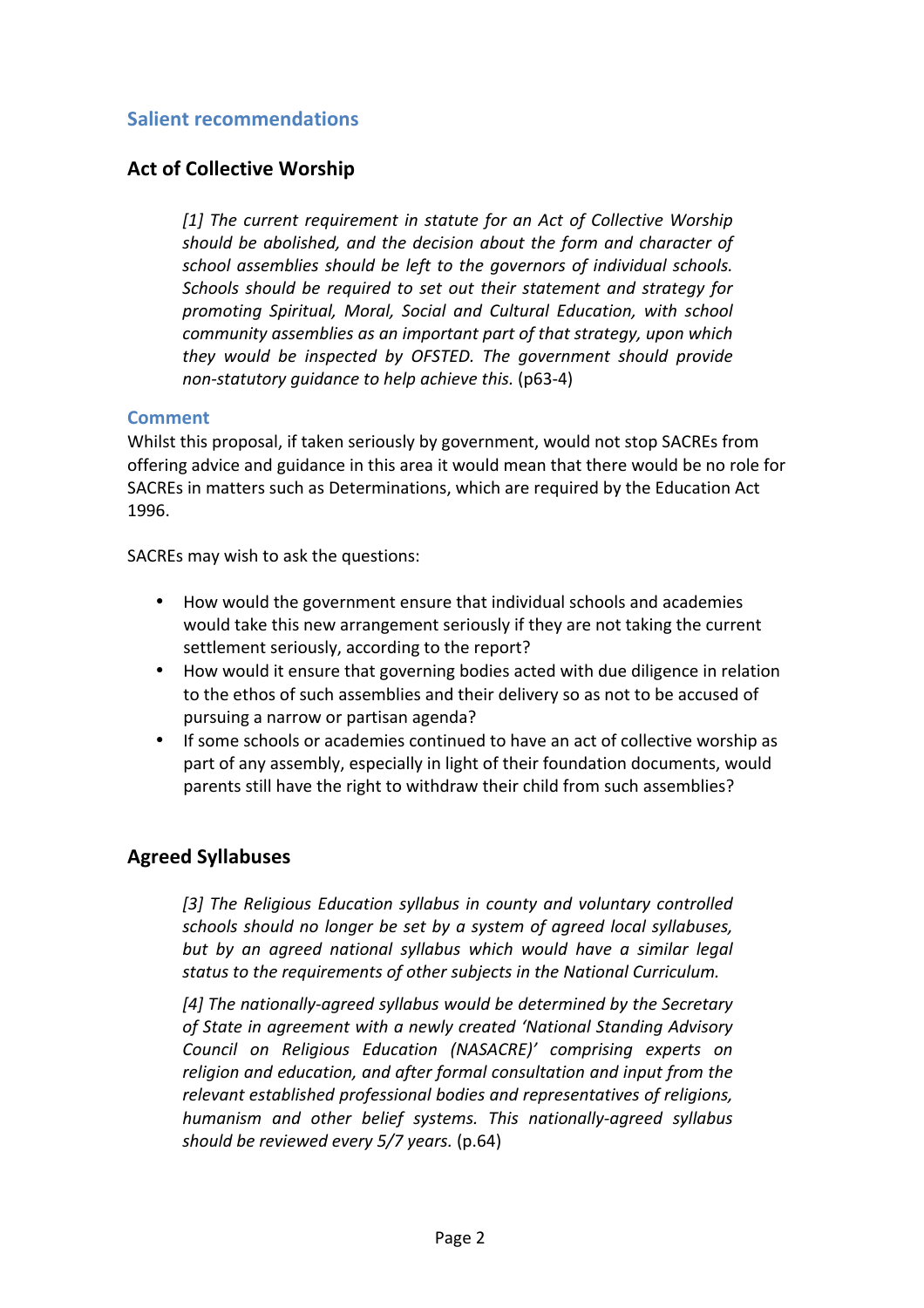# **Comment**

Local authorities would no longer have to convene an Agreed Syllabus Conference to review a syllabus and all locally agreed syllabuses would become void at the point of a nationally agreed syllabus being put in place. There is a question, though, as to the point of a nationally agreed syllabus which would have a similar status to the National Curriculum when, increasingly, schools do not have to follow the National Curriculum due to the Academisation programme being pursued by the government; although that also applies to locally agreed syllabuses as well.

The key questions for local SACREs would be:

- Given that the religious make-up of different parts of the United Kingdom is so diverse, how would a national document allow for a study of 'the local' in RE?
- Would the delivery of a national syllabus for RE be a requirement of any funding agreement between the DfE, EFA and academy chains or individual academies and free schools in light of the proposed removal of the parental right of withdrawal?

In terms of [4] there would be questions about how a national SACRE would be appointed and how a judgement would be made in terms of expertise in a particular religion or belief. Given the diverse nature of religious traditions and beliefs, who would be seen as an adequate voice for any one tradition? There is also question of which religions should be represented and how that decision would be made. In this model the Secretary of State would be exercising the judgment of Solomon. In terms of the proposed name it may be worth suggesting that this be a National Agreed Syllabus Conference (NASC) as opposed to the current suggestion. It would certainly clarify the function of the body. Agreed Syllabus Conferences are covered by Schedule 31 of the Education Act 1996, would similar requirements be made of the national body? Currently, all four Committees have to agree to the syllabus and a vote against or abstention by one Committee acts as a veto. Therefore, in the new proposed body would one Committee or group be allowed to veto the whole process?

Put more simply there are three questions that arise from the proposal:

- How would a decision be made as to which religions would be required to be taught as part of the National Agreed Syllabus and which non-religious belief systems should be included?
- How would experts who would share the confidence of the broad spectrum of traditions from within each religion and non-religious world view be appointed to such a body?
- Would any one 'committee' or 'group' have a veto over the whole process as currently happens in local agreed syllabus conferences? If so how would disputes be resolved?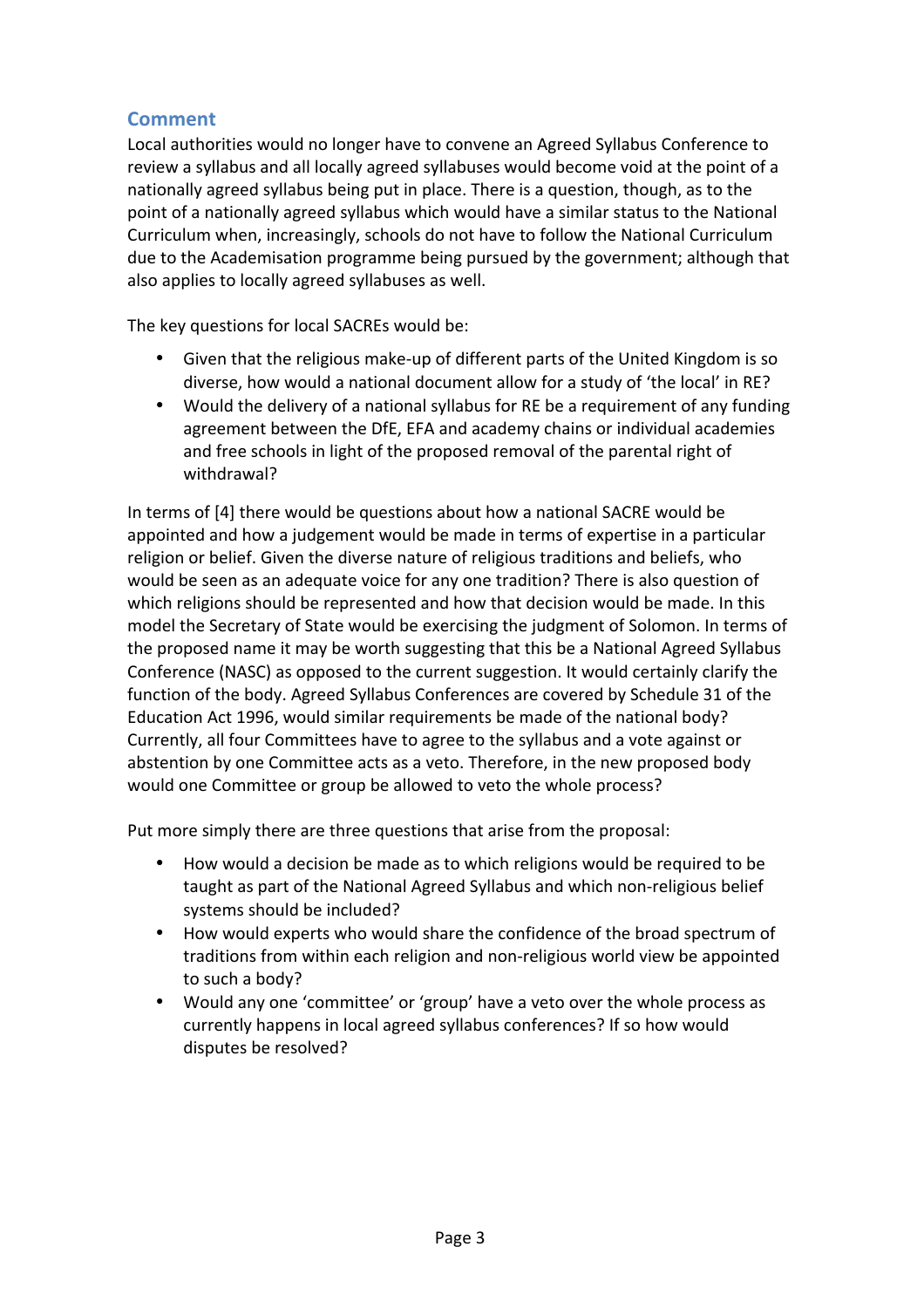# **SACREs**

[11] The local Standing Advisory Councils on Religious Education *(SACREs) are given a new role which includes participating in the consultations about the content of the national RE curriculum, helping local implementation of the national RE syllabus, promoting community cohesion and educating for diversity, and advising on local availability of* religious instruction. The Local Authority too can use the guidance when *it* goes through discussions about whether to adopt the syllabus recommended or not. If the syllabus varies widely from the guidance LAs *have the right to ask why. In this case members of Committee D of the* ASC are crucial as they are the LA representatives on the ASC. If they *cannot answer that question the quality of the work of the ASC can be rightly called into question.* (p.65)

#### **Comment**

The proposal is not to get rid of local SACREs but to see their role as being transformed. Clearly, SACREs will be involved in the consultation process about a national Agreed Syllabus but how they would exercise their functions otherwise is not clear. The key question has to be: how would SACREs themselves respond to this re-visioning of their role?

Of course SACREs currently have the role of supporting RE by having links with local initial teacher training providers, supporting CPD for teachers and recommending (or not) resources for schools to use to support the locally agreed syllabus. Would this role be retained by SACREs or would it pass to the government?

Key questions would be:

- To what extent would a SACRE be allowed to hold its local authority, schools and academies to account in ensuring pupils receive high quality religious education according to a national syllabus?
- Would any such role conflict with that of Ofsted?

# **What is not clear**

The document does not make clear the next steps to be taken or what could be achieved by when in terms of a timetable. If government is going to re-look at the 1944 settlement for RE and collective worship, as reformed in 1988, there will be need to change primary legislation. This would involve widespread consultation, including SACREs and the other partners in RE and collective worship, such as the RE Council, the Church of England, other Christian denominations and other religious traditions as well as with teachers and their organisations. As this was not in the Queen's speech 2015 it would be at least another year before this could be progressed. Nevertheless, if there is appetite for change, the question is: will this new settlement satisfy that appetite?

Similarly, there is a proposal to remove the parental right to withdrawal if the recommendations in the briefing paper are adopted (Proposal 8). What is not clear is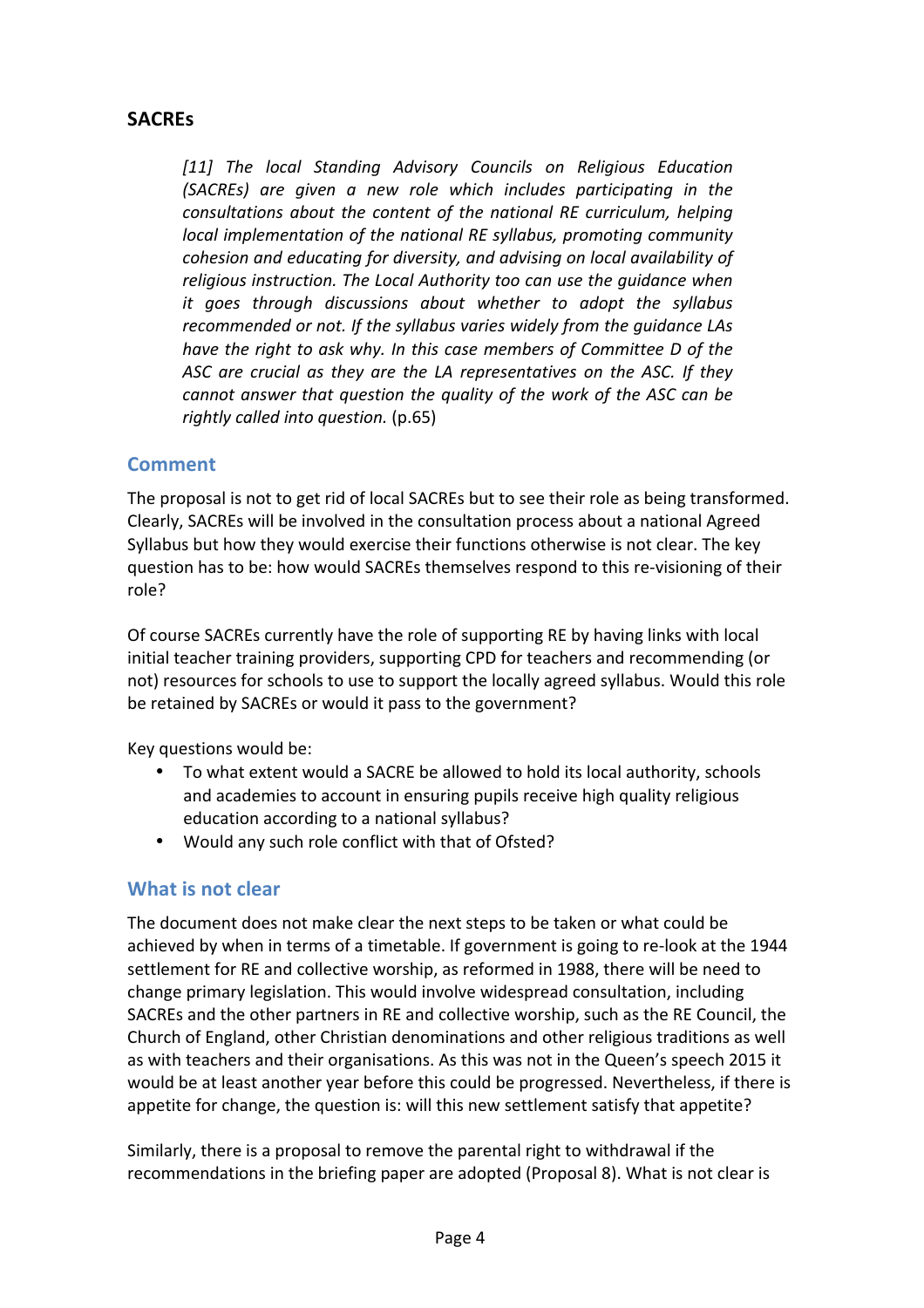how this would work in practice if not all schools or academies had to adopt a new nationally Agreed Syllabus. This could lead to confusion as to why some parents did have the right to withdraw and others did not. Therefore, SACREs might like to ask the question:

• If the right to withdraw from RE was removed in schools following a nationally agreed syllabus what would be the arrangements for schools and academies not following such a syllabus?

As with much legislation the devil is often in the detail.

# **Helping NASACRE respond to the proposals**

It would be helpful if SACREs could give some time to the proposals set out, although there are more points in the briefing that may attract comment from SACRE members. When SACREs have considered a response it would be useful if they could be sent to NASACRE to ensure that its own position reflects that of the membership when speaking to government. As there is no current timetable of events it is difficult to know by what point this would be needed, nevertheless all SACREs should have had an opportunity to consider the proposals put forward by Rt. Hon Charles Clarke and Prof Linda Woodhead and respond to them by the end of the Autumn term 2015. Responses can be sent to NASACRE at secretary@nasacre.org.uk

# **A clarification**

At times the document refers to NASACRE and means the current organisation of that name; at other times it refers to a National SACRE [as in (4) above]. In the latter case this is a typo that was not corrected before publication. As long as there is a National Association of SACREs the abbreviation NASACRE will relate only to that body.

# **The questions**

#### **Collective Worship:**

- How would the government ensure that individual schools and academies would take this new arrangement seriously if they are not, according to the report, taking the current settlement seriously?
- How would it ensure that governing bodies acted with due diligence in relation to the ethos of such assemblies and their delivery so as not to be accused of pursuing a narrow or partisan agenda?
- If some schools or academies continued to have an act of collective worship as part of any assembly, especially in light of their foundation documents, would parents still have the right to withdraw their child from such assemblies?

#### **Agreed Syllabuses:**

Given that the religious make-up of different parts of the United Kingdom is so diverse, how would a national document allow for a study of 'the local' in RE?